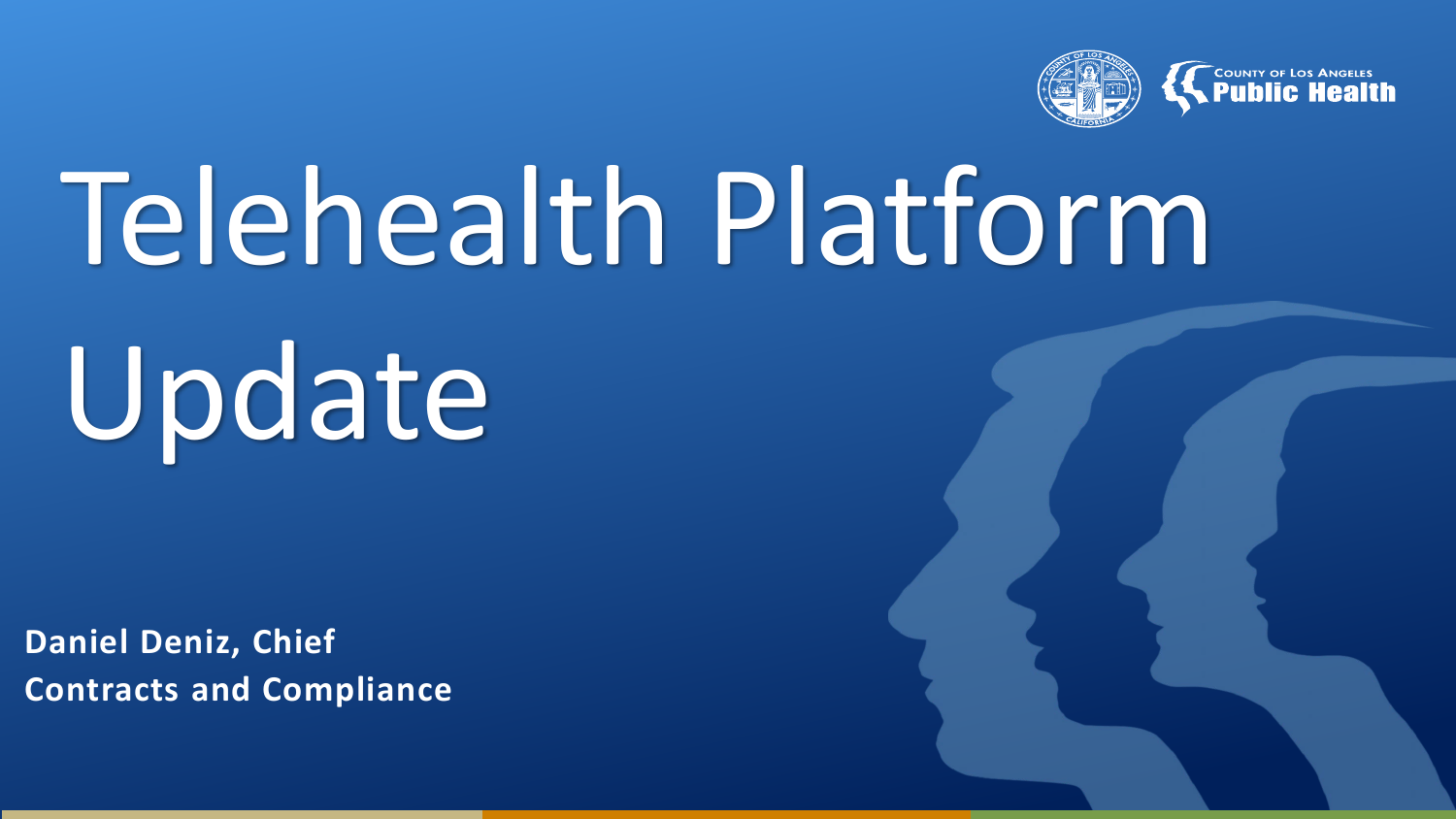

# **Telehealth Under COVID-19 Order**

Under the current order and DHCS Behavioral Health IN 20-009, providers may deliver the following services using telephone and telehealth:

- Initial ASAM Assessments and follow up consultations
- Treatment Planning
- Crisis Intervention
- Individual Counseling, Collateral Services
- Group Counseling/Patient Education
- Case Management
- Recovery Support Services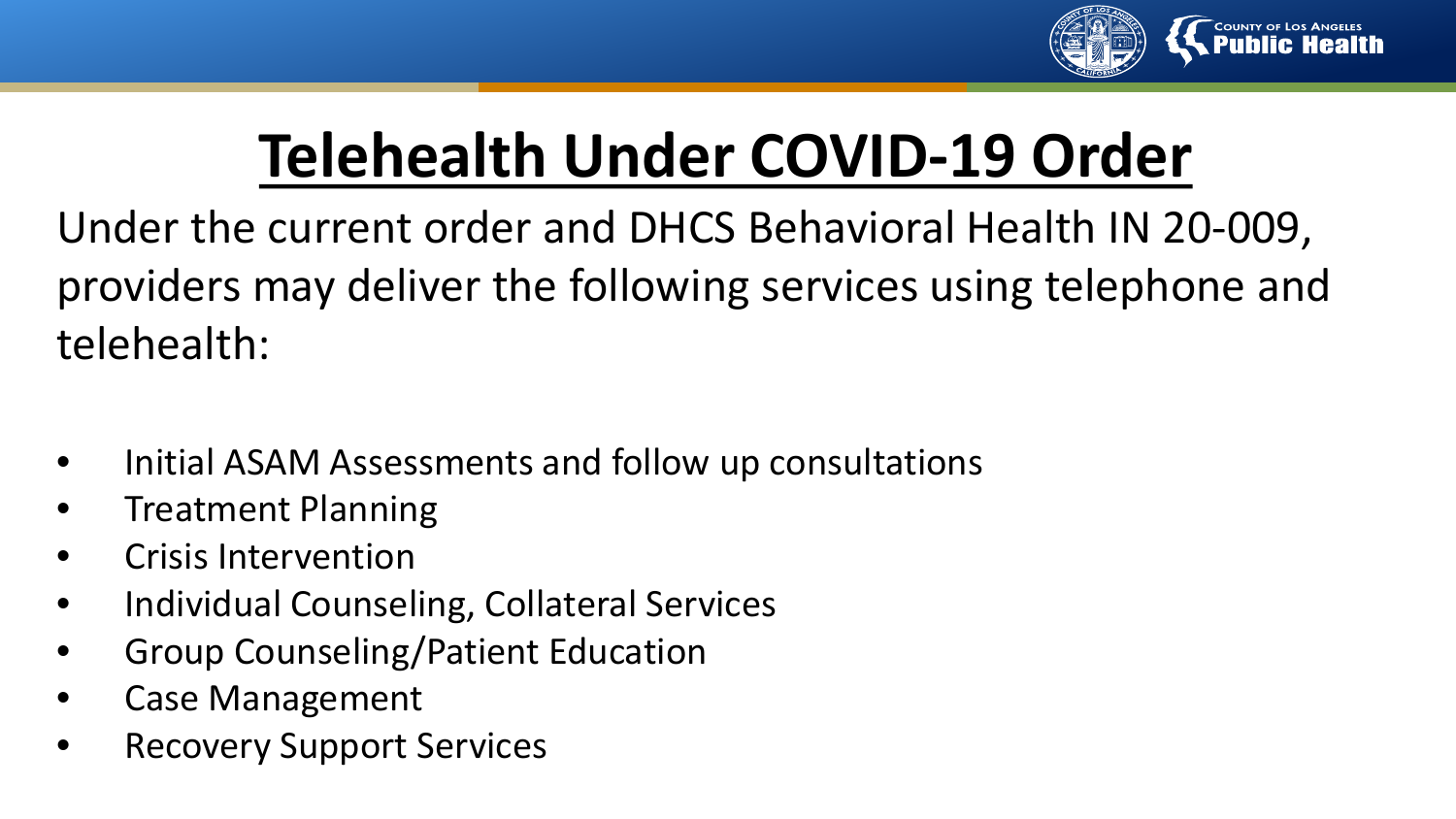

# **Telehealth Under COVID-19 Order**

### Additional Guidance:

- Documentation must include if services are delivered via telehealth or telephone and any other standard requirements.
- Signatures are not required if service conducted via telehealth/telephone.
- Calls do not need to originate via DMC Certified site.
- Also applies for Primary Prevention and CENS services.
- SAMHSA guidance allows for initial evaluation for buprenorphine.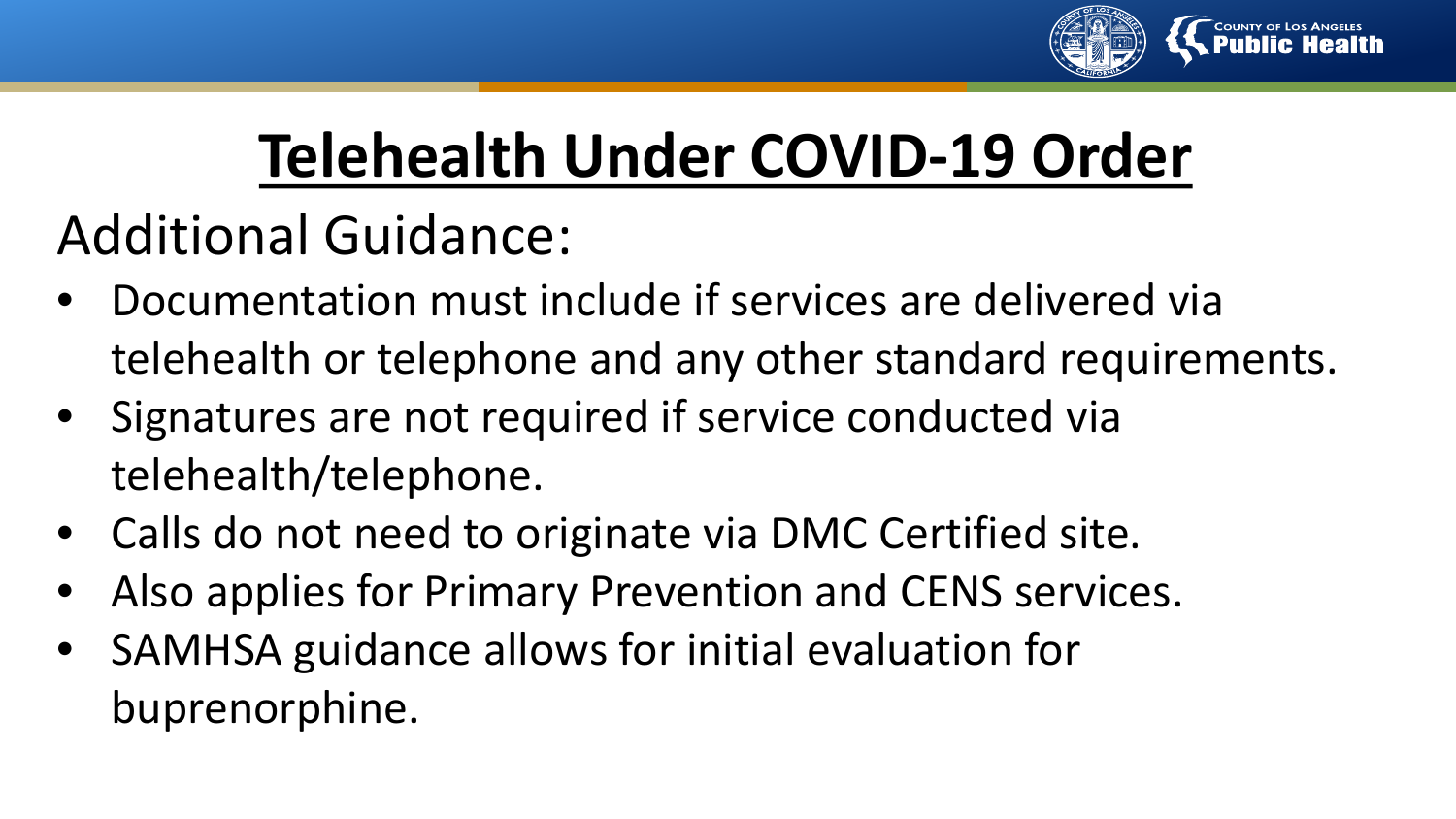

# **Telehealth Platforms**

The following list includes some platforms stating they HIPAA requirements compliant\*:

•Skype for Business / Microsoft

Teams

•Updox

- •VSee
- •Vidyo

#### •Zoom for Healthcare

- •Google G Suite Hangouts Meet
- •Cisco Webex Meetings / Teams
- •Amazon Chime
- •GoToMeeting
- •Spruce Health Care Messenger

#### •Doxy.me

\* This list is not exhaustive and is not an endorsement. It is up to each provider to ensure proper protections are in place and to enter into HIPAA business associate agreements (BAA) for video communication products.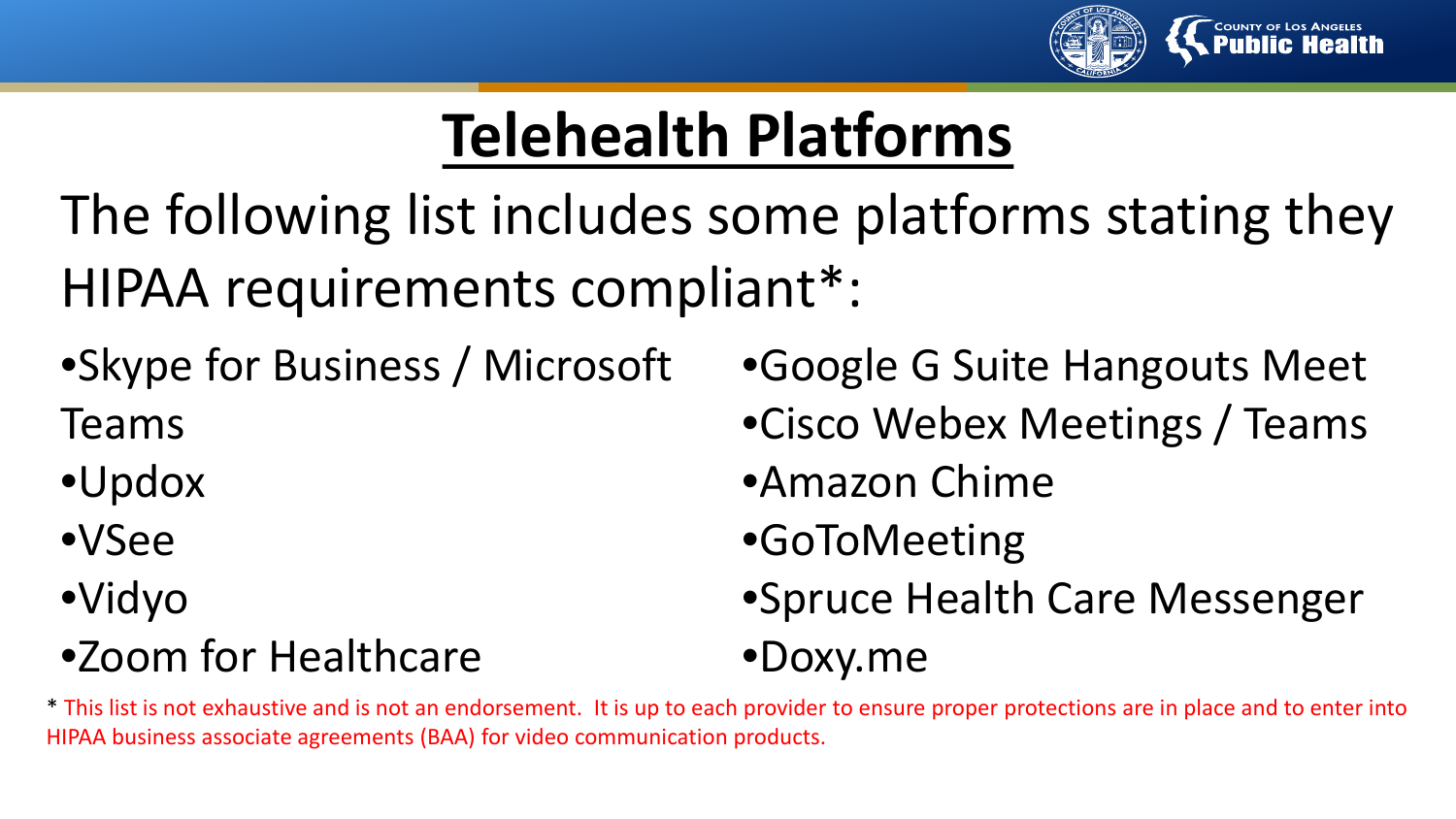

## **TEMPORARY Allowed Telehealth Platforms**

The following platforms that are allowed while the temporary COVID-19 Order is in effect:

| •Apple FaceTime                                    | •Skype |
|----------------------------------------------------|--------|
| •Facebook Messenger Video Chat •Whatsapp Video App |        |
| •Google Hangouts Video                             | •Zoom  |

# **ONLY ALLOWED UNDER COVID-19 ORDER**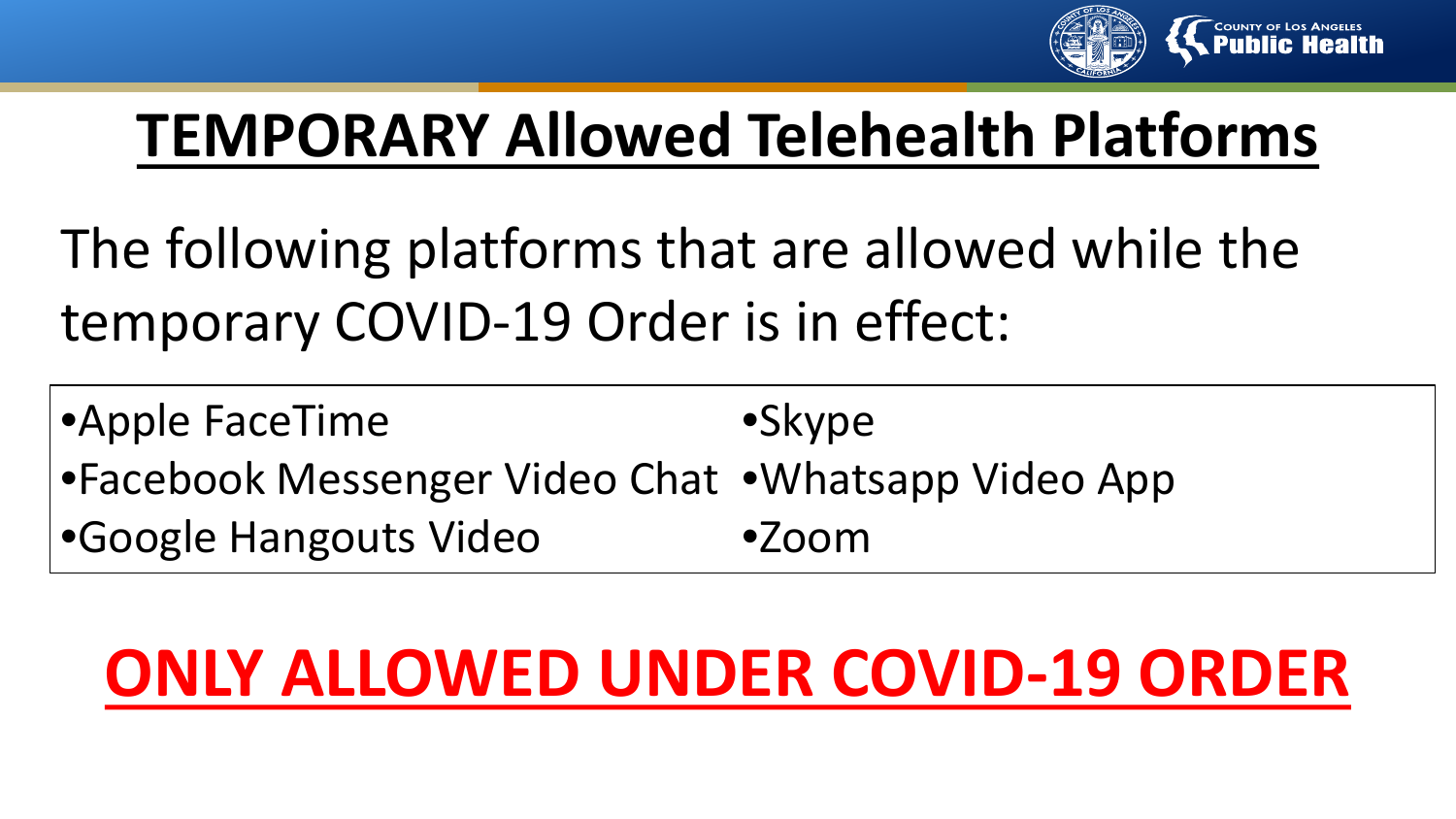

## **NOT Allowed Telehealth Platforms**

# The following platforms ARE NOT ALLOWED:

•Facebook Live

•Twitch

•TikTok

•Similar Public Facing Applications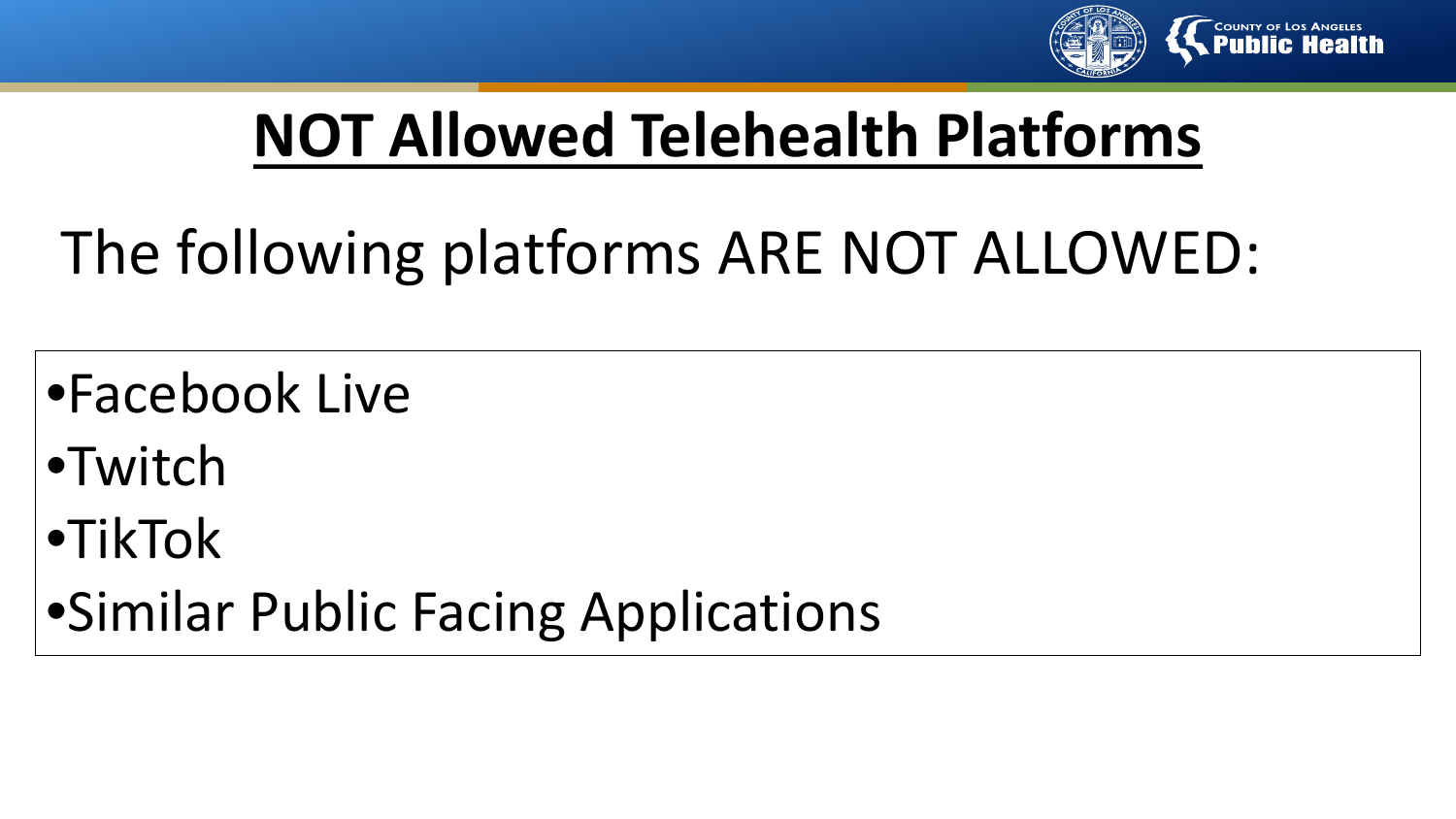

# **Telehealth in SAPC Network**

SAPC IN 20-05 required providers utilizing telehealth to submit Telehealth Attestation.

#### 66% Compliant Platform

- WebEx
- Google G
- Zoom for Health
- Microsoft Teams
- **Cisco**

34% Temporary Platform

- Apple Face Time
- SKYPE
- Zoom
- Google Hangout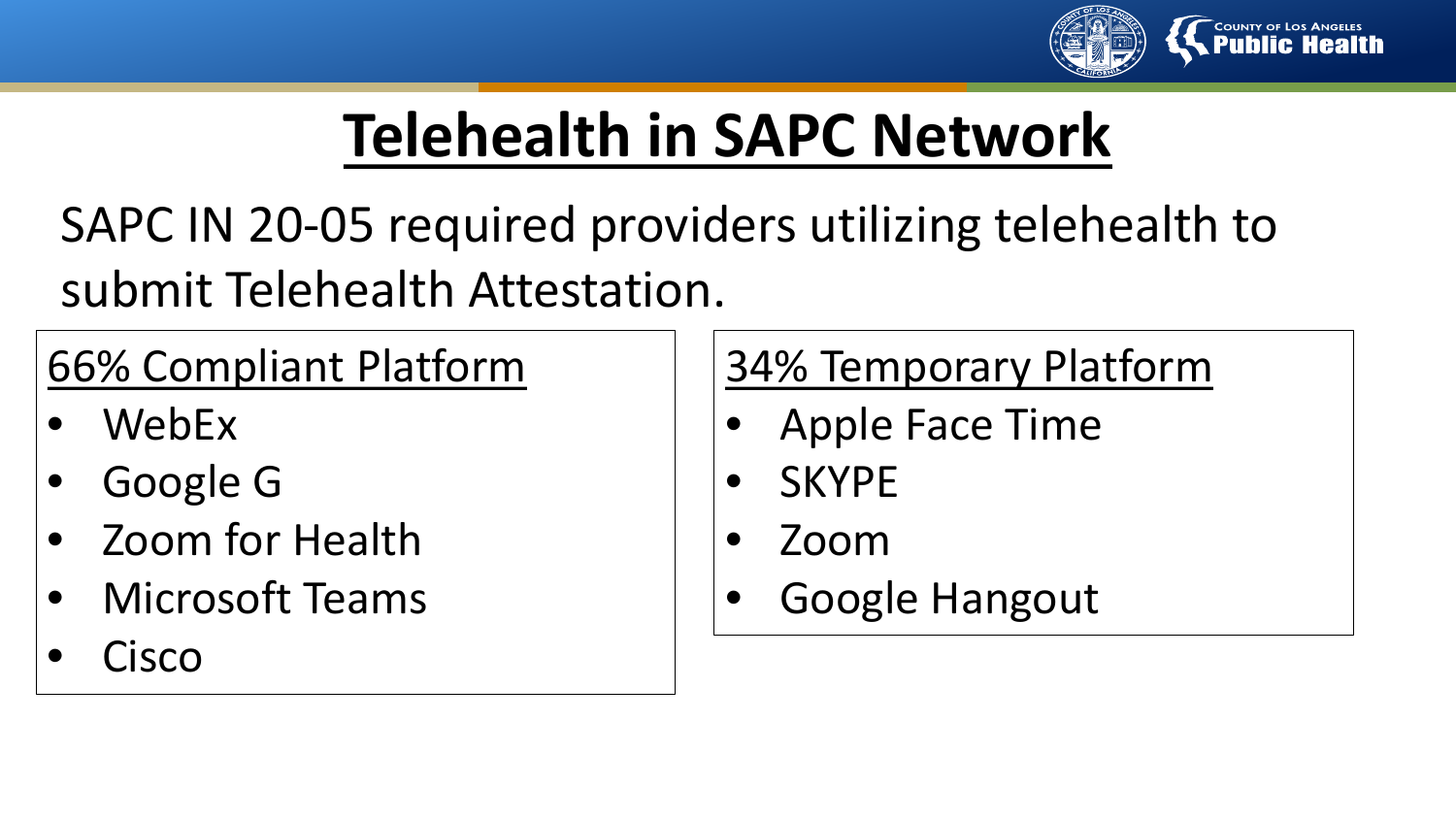

# **Telehealth in SAPC Network**

If you're in the 34%, you're platform will not be allowed once the COVID-19 temporary allowance is lifted.

#### *What to do now?*

Begin process of transitioning to a permanent platform that meets all the mandated requirements.